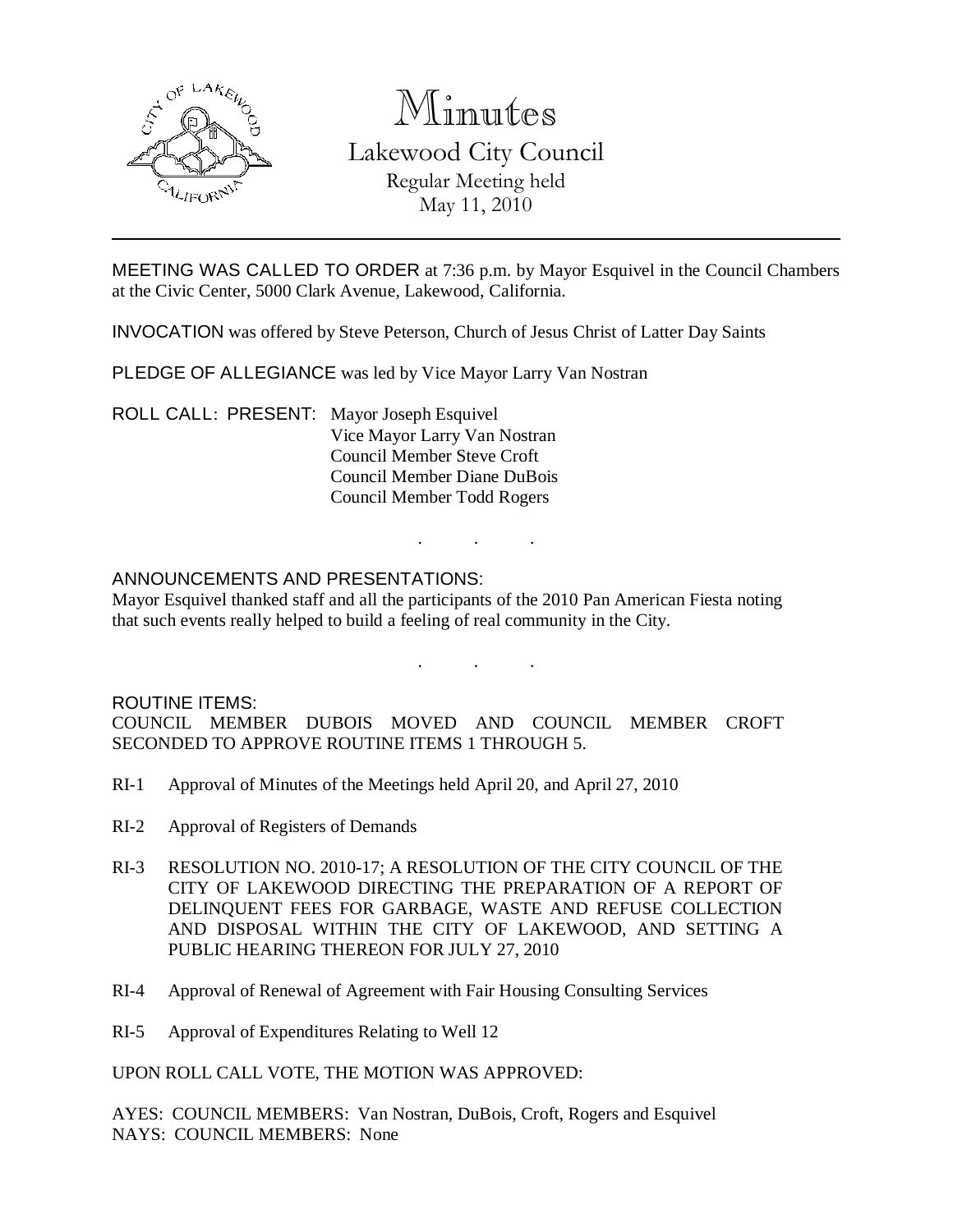## 1.1 • AWARD OF BID FOR PUBLIC WORKS PROJECT NO. 2010-1, THE CENTRE HVAC REPLACEMENT

Lisa Rapp, Director of Public Works, made a presentation based on the memo in the agenda and stated that the proposed award of bid was for the replacement of the HVAC system at the Centre making use of economic stimulus package funding. She noted that these funds were special, restricted funds which must be used for energy efficiency projects and that in order to claim these funds, the City had been required to follow plan and grant proposal guidelines of the Federal government. During the bid review process, staff noticed irregularities in the low bidder's bid documents, which were deemed non-responsive and resulted in a recommendation that their bid be rejected. The City Attorney had been consulted during the review process and concurred with staff's recommendation. Staff provided appropriate notification to the low bidder of the proposed rejection and also completed a thorough review of the bid documents of the second low bidder, Pardess Air, Inc., who recently successfully completed the City Hall Data Equipment Room Upgrade Project and whose bid was \$177,000 under the engineer's estimate. Pardess assured staff that they could complete the replacement improvements as specified for the amount of their bid. The project was funded in part by a \$695,200 grant from the Energy Efficiency and Conservation Block Grant Program of the American Recovery and Reinvestment Act with the balance of the contract and other project expenses coming from the General Fund. She concluded by stating it was staff's recommendation that the City Council adopt the plans, specifications, addendum and working details for the project; reject the bid proposal from W.E. Construction by deeming it nonresponsive; award a contract for the Centre H.V.A.C. Replacement project in the amount of \$718,000 to Pardess Air, Inc.; and authorize staff to approve a cumulative total of change orders not to exceed \$72,000.

In response to Vice Mayor Van Nostran's inquiry regarding the impacts to the concessionaire's operations, Ms. Rapp replied that the construction schedule would be determined at the pre-construction meeting and that staff would work directly with Centre staff as well as the concessionaire to allow for client scheduling with minimal downtime.

The Public Works Director responded to questions from Council Member DuBois by stating that the Centre would have to shut down for around two to four weeks but added that one of the bid items included temporary air conditioning which would minimize the amount of time that the facility would need to be closed.

Mayor Esquivel opened the public hearing at 7:48 p.m. and called for anyone in the audience wishing to address the City Council on this matter. There was no response.

VICE MAYOR VAN NOSTRAN MOVED AND COUNCIL MEMBER DUBOIS SECONDED TO APPROVE STAFF'S RECOMMENDATION. UPON ROLL CALL VOTE, THE MOTION WAS APPROVED:

AYES: COUNCIL MEMBERS: Van Nostran, DuBois, Croft, Rogers and Esquivel NAYS: COUNCIL MEMBERS: None

. . .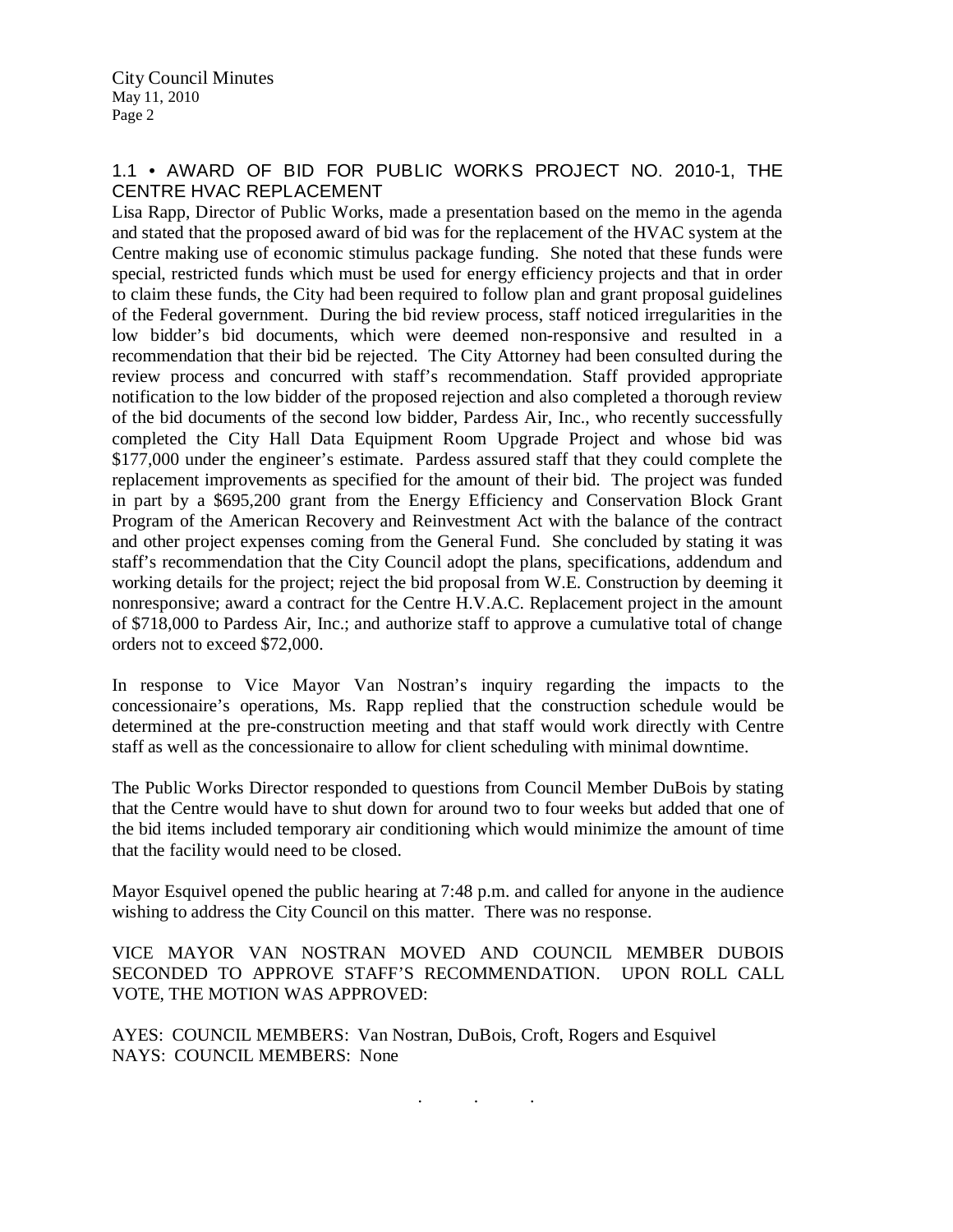## 1.2 • PERMIT APPLICATIONS FOR THE SALE OF FIREWORKS

Director of Administrative Services, Diane Perkin, made a presentation based on the memo in the agenda and reported that 26 organizations had complied with the necessary requirements for filing applications for permits to sell fireworks and that the Public Safety Committee had reviewed the applications. It was staff's recommendation that the City Council conduct a public hearing and approve the issuance of permits for temporary fireworks stands.

Vice Mayor Van Nostran and Council Member Rogers expressed satisfaction that the monies being raised by these organizations were going to benefit the community and that the system was working exactly as intended. Council Member Rogers added that including those organizations who had been grandfathered in and through attrition, the number of applicants was now only one over the ordinance target number.

Mayor Esquivel opened the public hearing at 7:50 p.m. and called for anyone in the audience wishing to address the City Council on this matter. There was no response.

COUNCIL MEMBER ROGERS MOVED AND VICE MAYOR VAN NOSTRAN SECONDED TO APPROVE STAFF'S RECOMMENDATION. UPON ROLL CALL VOTE, THE MOTION WAS APPROVED:

AYES: COUNCIL MEMBERS: Van Nostran, DuBois, Croft, Rogers and Esquivel NAYS: COUNCIL MEMBERS: None

## 1.3 • ADOPTION OF FIVE-YEAR CONSOLIDATED PLAN, ONE-YEAR ACTION PLAN AND ANALYSIS OF IMPEDIMENTS TO FAIR HOUSING CHOICE

. . .

Community Development Director Sonia Southwell made a presentation based on the memo in the agenda stating that the U.S. Department of Housing and Urban Development (HUD) required all Community Development Block Grant Entitlement Cities to submit a Five-Year Consolidated Plan and to conduct an Analysis of Impediments to Fair Housing Choice. The Consolidated Plan was a five-year strategic plan and process to implement a unified vision for housing, alleviating homelessness, community development and economic development activities. Included with the Consolidated Plan was a the one year Action Plan that outlined the intended use of Federal funds in the upcoming year. The Analysis of Impediments to Fair Housing Choice was a HUD regulation required for all entitlement cities to affirmatively further fair housing. It was recommended that the City Council hold a public hearing and conclude the 30-day comment period for citizen input of the Five Year Consolidated Plan, One Year Action Plan for fiscal year 2010-2011 and certify the Analysis of Impediments to Fair Housing Choice; direct staff to include all comments received by the public in the plan and authorize the City Manager to submit the Five Year Consolidated Plan, Action Plan and the funding application along with the required CDBG certifications to HUD no later than May 15, 2010.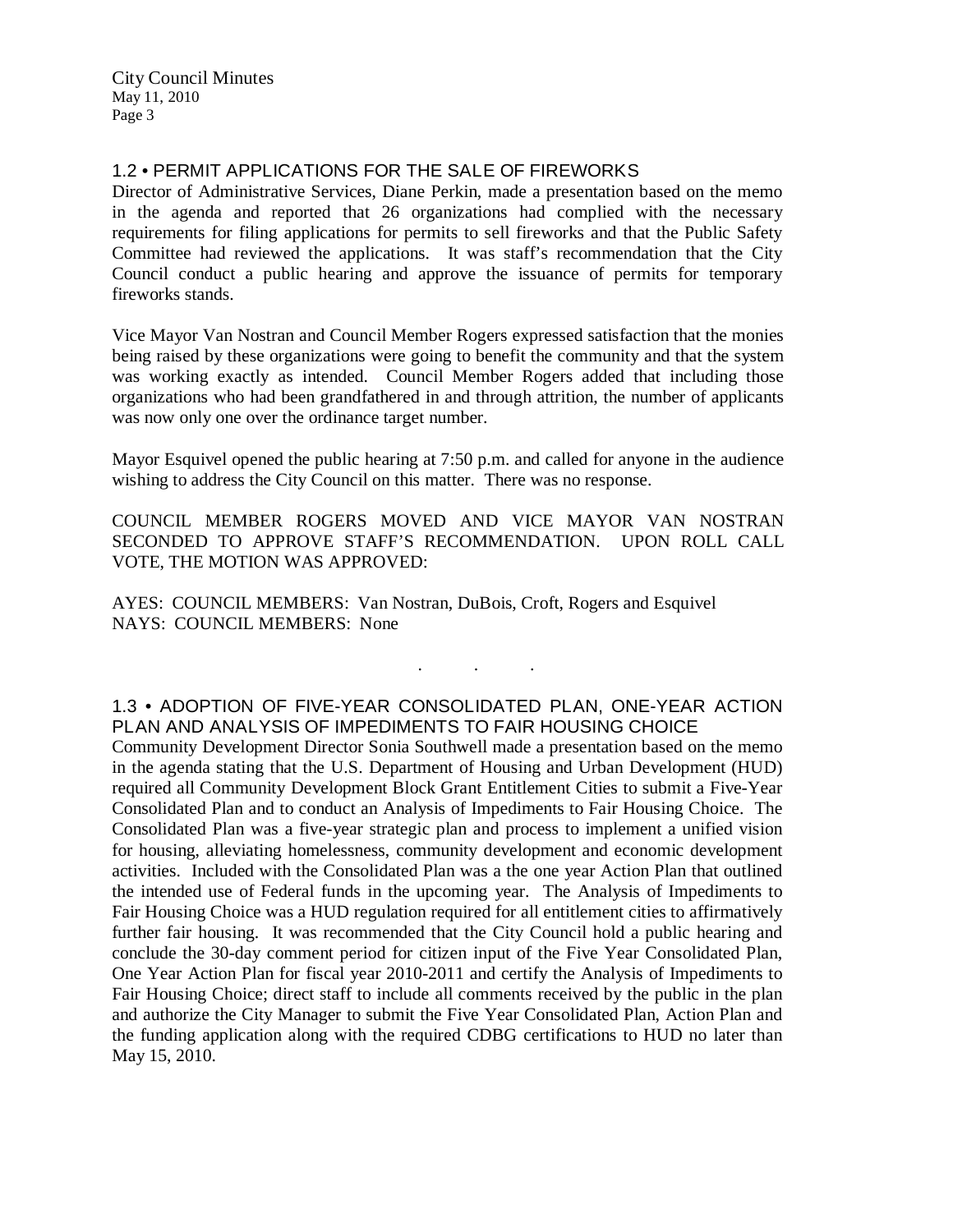#### 1.3 • CONSOLIDATED PLAN, ACTION PLAN AND ANALYSIS OF IMPEDIMENTS TO FAIR HOUSING CHOICE - Continued

John Oshimo, GRC Associates, displayed slides and detailed the requirements, the process, the community needs and five-year strategy relating to the Consolidated Plan as well as key programs of the Action Plan which included code enforcement, residential rehabilitation, public service, street improvements and program administration. He identified fair housing issues and provided some recommendations and actions to the Analysis of Impediments.

Responding to an inquiry by Council Member DuBois, Mr. Oshimo stated that the number of affordable/quality housing units was based on the Housing Element and the Regional Housing Needs Assessment as mandated by the State.

City Attorney Steve Skolnik replied to questions from Council Member DuBois and Council Member Croft by stating that HUD regulations did not provide the City with any authority to compel some lenders to change their lending practices.

Council Member Rogers requested that references to the Housing Authority, which the Council had taken action to dissolve at its last meeting, made in the Executive Summary of the Analysis of Impediments, were taken into account as to the accuracy of the document.

Mayor Esquivel opened the public hearing at 8:06 p.m. and called for anyone in the audience wishing to address the City Council on this matter. There was no response.

VICE MAYOR VAN NOSTRAN MOVED AND COUNCIL MEMBER CROFT SECONDED TO APPROVE STAFF'S RECOMMENDATION. UPON ROLL CALL VOTE, THE MOTION WAS APPROVED:

. . .

AYES: COUNCIL MEMBERS: Van Nostran, DuBois, Croft, Rogers and Esquivel NAYS: COUNCIL MEMBERS: None

1.4 • JUSTICE ASSISTANCE GRANT PROGRAM FUNDING

Carol Flynn Jacoby, Assistant to City Manager, made a presentation based on the memo in the agenda and reported that the City had received notification that the Federal government would fund a 2010 Edward Byrne Memorial Justice Assistance Grant (JAG) and that Lakewood's appropriation for this year would be \$44,840. She stated that these funds could be used to offset the cost of the SAO deputy assigned to the criminal nuisance abatement team, whose primary mission was to identify and clean up nuisance, single and multiple family housing units and businesses creating a haven for criminal activities. She concluded by stating that staff recommended that the City Council approve the submittal of the JAG program funding for the Crime, Public Nuisance and Property Abatement Team deputy; receive public comment on this grant and accept these comments until June 10; and authorize the City Manager to apply for the grant on June 11, and direct the Director of Administrative Services to appropriate \$44,840 in the 2010 JAG grant fund when the grant was awarded.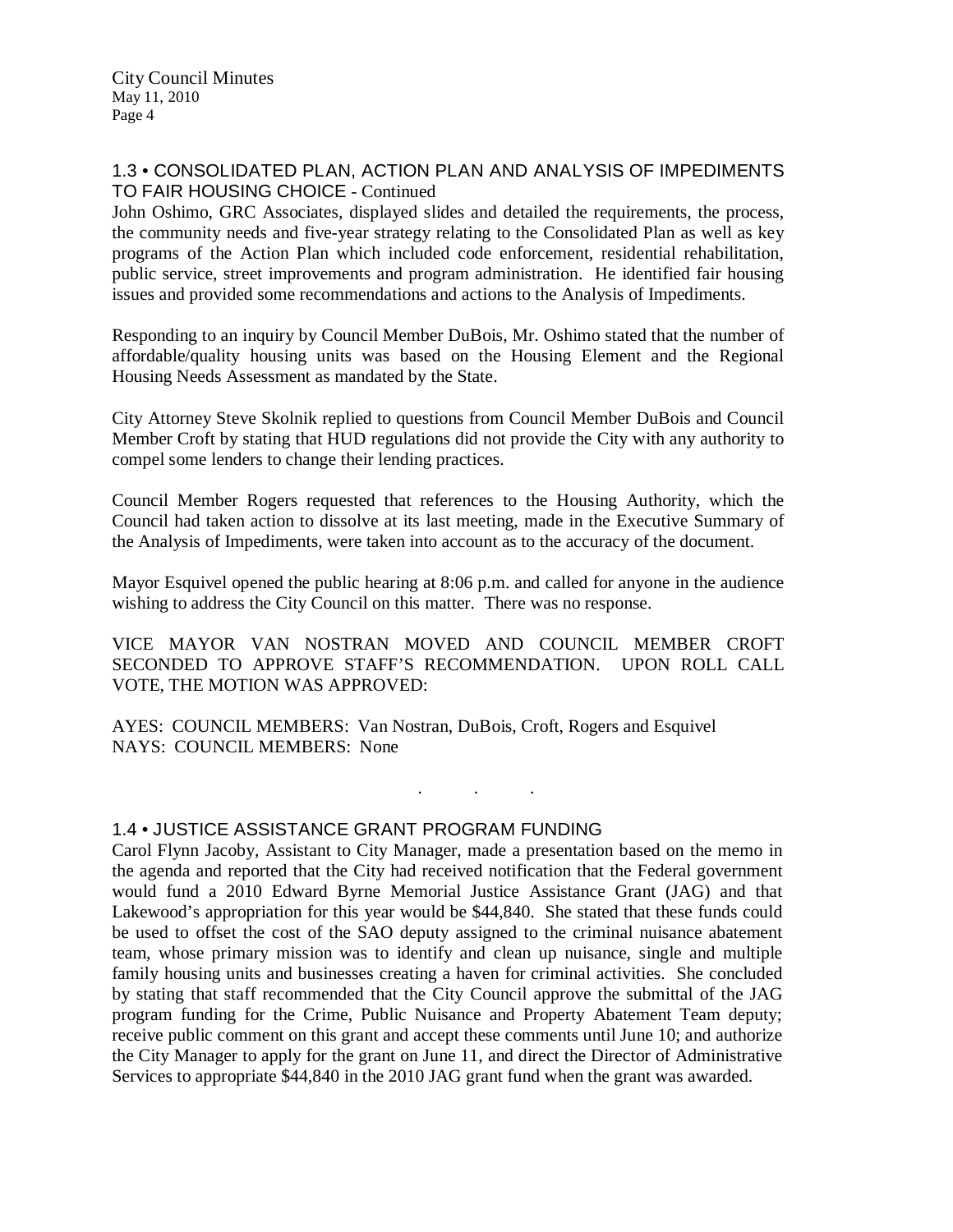1.4 • JUSTICE ASSISTANCE GRANT PROGRAM FUNDING - Continued Responding to a question from Vice Mayor Van Nostran, Ms. Jacoby stated that there had been a 2009 JAG grant but that a contract was still pending from the City of Los Angeles.

Mayor Esquivel opened the public hearing at 8:09 p.m. and called for anyone in the audience wishing to address the City Council on this matter. There was no response.

COUNCIL MEMBER DUBOIS MOVED AND VICE MAYOR VAN NOSTRAN SECONDED TO APPROVE STAFF'S RECOMMENDATION. UPON ROLL CALL VOTE, THE MOTION WAS APPROVED:

AYES: COUNCIL MEMBERS: Van Nostran, DuBois, Croft, Rogers and Esquivel NAYS: COUNCIL MEMBERS: None

At 8:10 p.m., the Regular Meeting of the City Council was recessed for the Meeting of the Lakewood Redevelopment Agency. At 8:11 p.m., the City Council Meeting was reconvened.

. . .

. . .

JOINT PUBLIC HEARING OF THE REDEVELOPMENT AGENCY AND THE CITY COUNCIL ON THE AMENDMENT OF THE DISPOSITION AND DEVELOPMENT AGREEMENT WITH PARAMOUNT INVESTORS GROUP, LLC REGARDING THE PROPERTY LOCATED AT 20823 ROSETON AVENUE

The Director of Community Development made a presentation based on the memo in the agenda and stated that the property located at 20823 Roseton Avenue had been purchased by the Agency under its Land Acquisition and Development Program and that a proposal had been received and an agreement entered into with Paramount Investors Group for the purchase and development of the property. She reported that the developer had been working with staff on the development of the project and obtained the necessary approvals but the problems of the housing market shift had necessitated additional time to acquire funding. The developer had since been able to reestablish their finances and were now able to fund the project solely without having to involve a lender. She concluded by stating that staff recommended the Agency and City Council conduct a joint public hearing and approve the amendment to the Disposition and Development Agreement by approving the new schedule of performance.

Responding to Vice Mayor Van Nostran's inquiry, Ms. Southwell stated that the developer was required to submit evidence that they had obtained proper financing prior to conveyance.

The City Attorney concurred that the developer's willingness to put up the money and open escrow demonstrated a gesture of good faith and added that there existed the process of verifying their financial capability built into the timeline before the close of escrow.

Mayor Esquivel opened the public hearing at 8:15 p.m. and called for anyone in the audience wishing to address the City Council on this matter. There was no response.